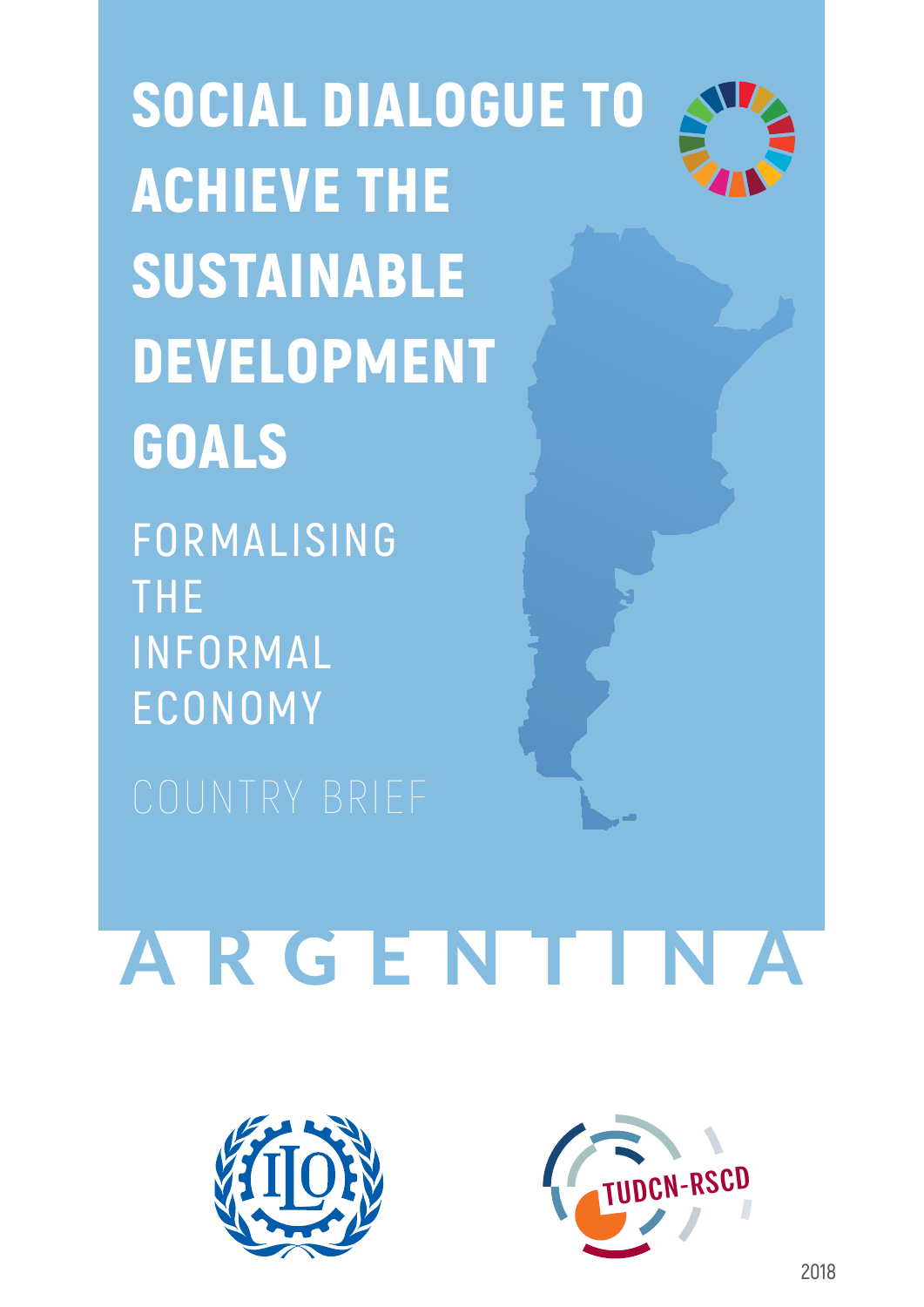s Argentina braces itself for a raft of<br>tough austerity measures following<br>the recent approval of an IMF loan tough austerity measures following the recent approval of an IMF loan for US\$50 billion, it is likely to result in the further expansion of informal employment in Latin America's second largest economy. It's not without precedent: during the 1980s and 1990s the informal economy grew more in Argentina than in any other country on the continent. However, following the economic crisis of 2001, and with the Kirchner

governments of 2003 to 2015, numerous economic variables improved, giving rise to a substantial decrease in informal employment. Until recently, although the percentage of informal workers remained high, undeclared employment decreased from 48.3 per cent in 2003 to 33.5 per cent in the second quarter of 2017. With the fall in value of the Argentinian peso against the dollar, this is unlikely to be sustained.

The biggest fall in undeclared employment was between **2003** (48.3%) and the second quarter of **2016** (32.7%)

From the second quarter of **2016** to the second quarter of **2017**, it actually rose again to 33.5%

**Between 2004** and **2013,** the minimum wage increased by **1440%**

**48.3%**

**32.7%**

**33.5%**

In Argentina, the informal economy is expressed in terms of "unregistered or undeclared work", and occurs mainly in domestic work, small businesses, agriculture, construction, and the semi-slave labour operations in textile sweatshops and the agricultural sector. Other widespread forms of informal economic activity include self-employed work in small or micro enterprises, street vending or services provided in private homes, such as repair

work and plumbing. In 2013, approximately one-third of all undeclared work took place within formal companies while 40 per cent corresponded to informal businesses and 25 per cent to people working in private homes.

Social dialogue is a key tool in facilitating the formalisation of entrepreneurs and workers operating in the informal economy. These formalisation processes are directly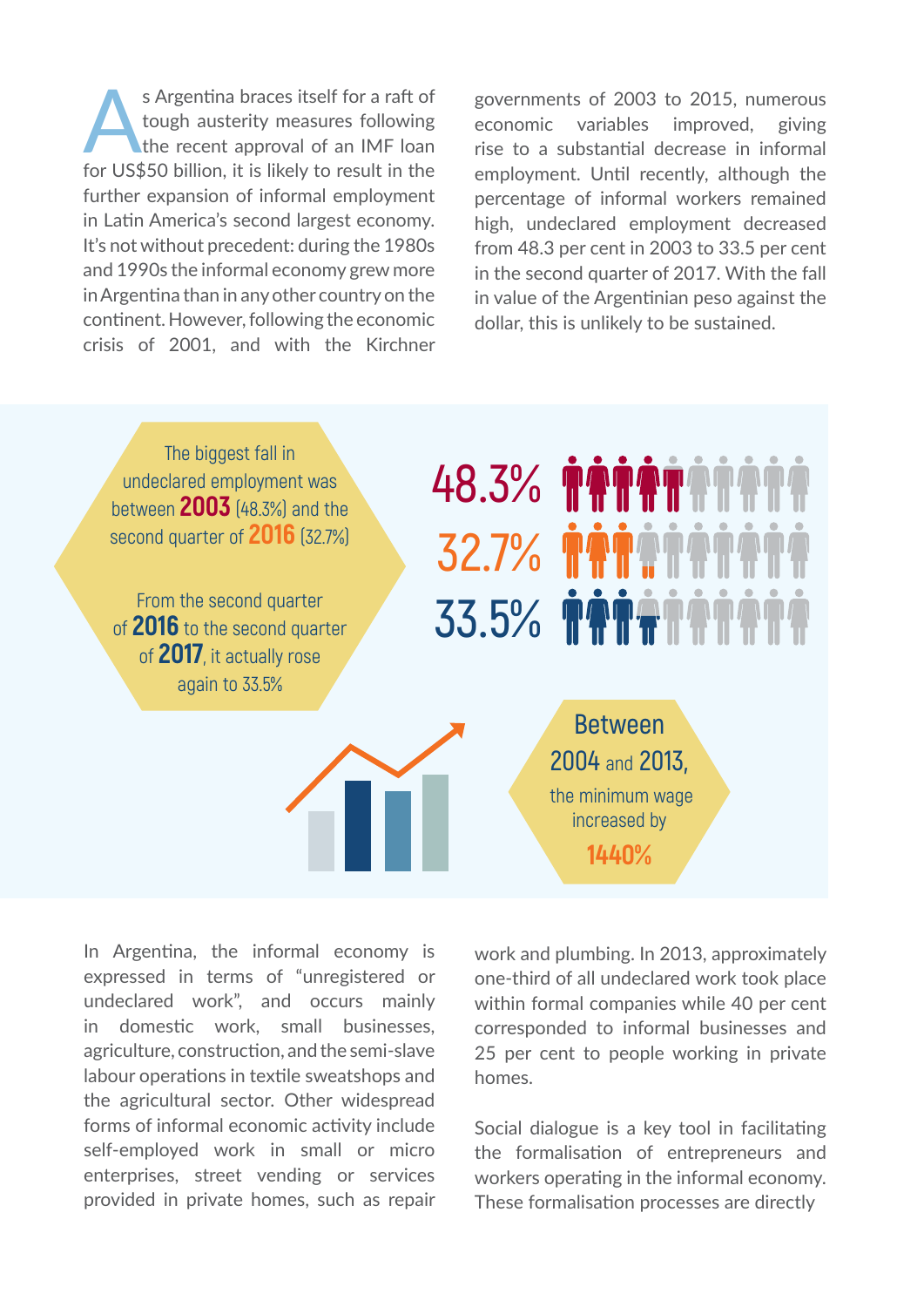linked to the fulfilment of several of the Sustainable Development Goals (SDGs) set out in the 2030 Agenda. Argentina has a range of social dialogue structures through which policies directly or indirectly contribute to the formalisation of workers. These policies can, in turn, be linked to various SDG targets, particularly those relating to SDG 1 (ending poverty), 8 (decent work and economic growth) and 10 (reducing inequalities). Some of the most important examples are outlined below:



**In 2013, approximately 1/3 of all undeclared work took place within formal companies, while 40% corresponded to informal businesses and 25% to people working in private homes.**

## WAGE INCREASES

One of the major gains secured through social dialogue in Argentina between 2004 and 2016 was the considerable increase in the minimum wage. The increases seen during this period led to progress in line with Targets 1.1 and 1.2 of SDG 1 related to poverty reduction and Targets 10.1 and 10.4 of SDG 10, related to the growth in the incomes of the poorest sectors of society. These increases impacted pay and income of informal economy workers and contributed to increases in demand that have a positive impact on the income of self-employed workers.

The negotiations that enabled these wage increases took place within the tripartite framework of the CSMVM (Employment, Productivity and the Sliding and Living Minimum Wage Council). In 2004, following

many years without any increase in the minimum wage, the government raised it on two occasions. Since that time, the Council has met yearly, introducing successive increases. By 2013, the minimum wage had increased by 1440 per cent.

However, after 13 years during which the minimum wage was set through tripartite negotiations, the current government of President Mauricio Macri abandoned the social dialogue process. In 2017, following two negotiations in which no agreement was reached, the Macri government unilaterally set the 'increase'. This resulted in a net loss for Argentina's most vulnerable workers as it fell short of the government's inflation forecast for that year.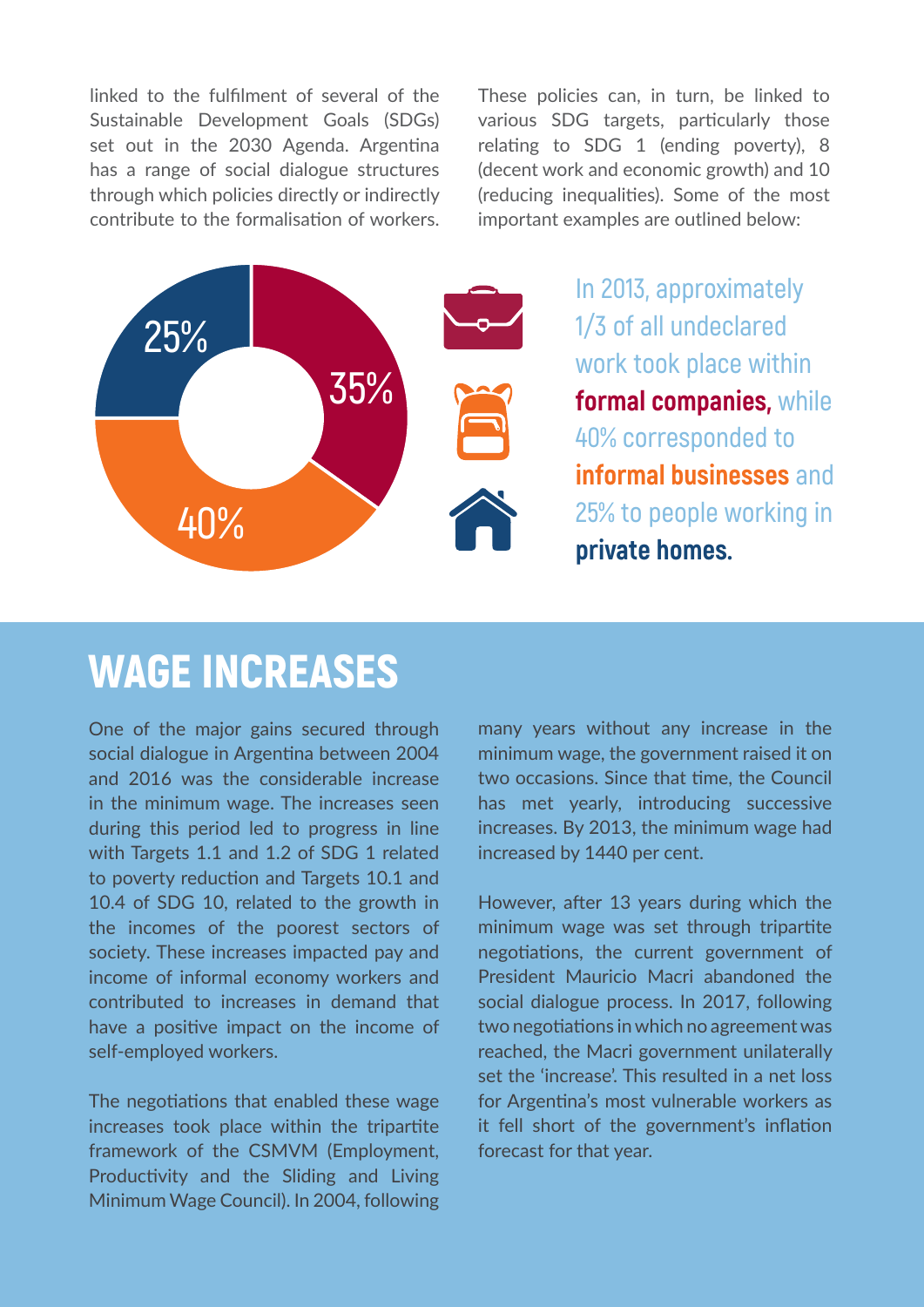## SOCIAL AND FOOD EMERGENCY LAW

Another important contribution to Targets 1.1 and 1.2 of SDG 1 on ending poverty was a self- the Social and Food Emergency Law (No. 27345) passed by parliament in December *organised*  2016. The law was a direct response *people's*  movement to advocacy campaigns led by social *in Argentina* movements from the informal economy and Argentina's trade union centres. Amongst *based*  on informal other measures, it declared a nationwide social emergency for a year, called for efforts *or non*traditional to bolster the people's economy<sup>1</sup>, and work. proposed a 15 per cent monthly increase

in the Universal Child Allowance (AUH). It also foresaw the creation of a Register of Workers in the People's Economy, a social wage for workers in the people's economy (equal to 50 per cent of the minimum wage, to supplement the income generated by their work) and the establishment of a People's Economy and Complementary Social Wage Council. In response, similar steps were initiated in the capital city of Buenos Aires.

**A quarter of all urban workers are self-employed. They represent a high rate of informality**

#### LAW ON THE PROMOTION OF DECLARED WORK AND THE PREVENTION OF EMPLOYMENT FRAUD

A Law on the Promotion of Declared Work and the Prevention of Employment Fraud was approved in 2014 as a direct result of social dialogue between trade unions, employers' organisations and government officials. One of the key objectives of the legislation was the strengthening of labour inspection, while ensuring coordination between national and provincial authorities to detect and penalise any breaches of the labour legislation.

The law also saw the establishment of a Public Register of Employers with Employment Sanctions (REPSAL), aimed

at highlighting employers that fail to comply with the regulations. Employers are kept on the register for between 60 days and three years, depending on the offence committed and the remedial measures taken. Employers on the register are denied access to credit lines from public banks or benefits programmes implemented or funded by the state. The law also established a special scheme for micro-employers (of up to five workers), with reductions in employer contributions and the amounts they must pay to Occupational Risk Insurers. Collective co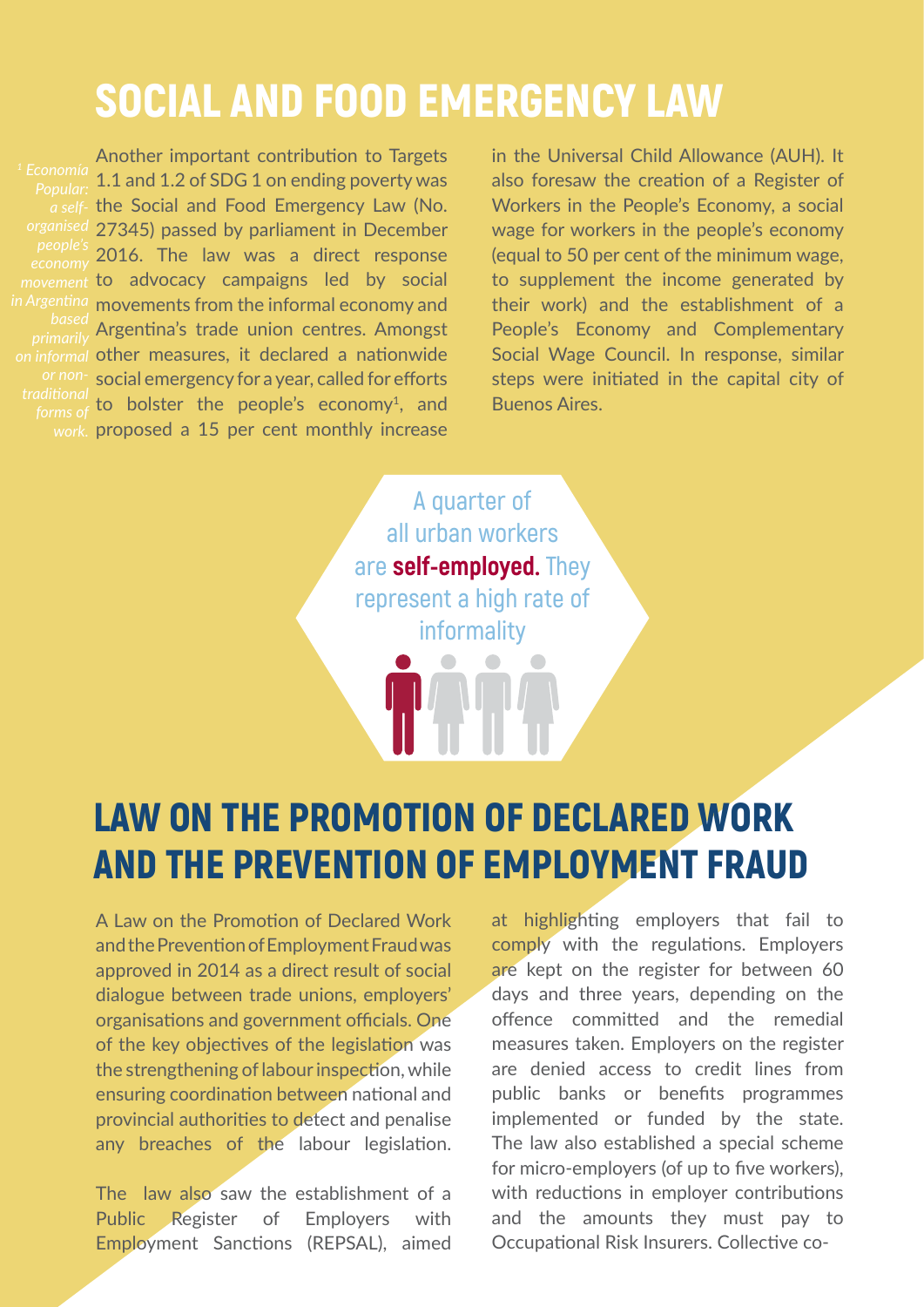responsibility agreements were also established, covering social security in sectors with high levels of informal employment and with distinctive features such as seasonality and high labour turnover (particularly in the rural economy).

# SOCIAL SECURITY CONTRIBUTIONS

As a result of a simplified single contribution system (known as the monotributo), the number of self-employed workers registered for social security coverage rose to 2.7 million at the beginning of 2013. These payers are entitled to partially subsidised health insurance and a fully subsidised pension scheme. However, various initiatives have been developed within the framework of the Commission to Strengthen the Social Security System of the CSMVM since it was set up in 2016, all



**The number of self-employed workers enrolled for social security contributions rose to 2.7 million people at the beginning of 2013.**

linked to the promotion of policies supporting productive activities, the creation of decent jobs, entrepreneurship and the formalisation and growth of micro-, small- and medium-sized enterprises (Target 8.3 of SDG 8), as well as promoting the social, economic and political inclusion of all (Target 10.2 of SDG 10).The Commission investigated the possibility of simplifying employment registration procedures for small- and medium-sized enterprises, as well as doing more to raise awareness amongst those workers with social security coverage difficulties, such as micro-entrepreneurs and self-employed workers. In the case of the latter, which represent around a quarter of all urban workers and display a high rate of informality, their social security coverage was found to be affected by irregular contributions (due to fluctuating income levels). The Commission proposed tackling this problem by incorporating these workers within proposed pension reforms, however the Commission's proposals were ignored when pension reforms were eventually carried out at the end of 2017.

## FORMALISATION THROUGH COLLECTIVE BARGAINING

**Between 2011 and 2017, 33 Collective Bargaining Agreements included some reference to the informal economy and undeclared work.**

Another social dialogue framework through which initiatives have been promoted to help formalise the economy and foster the social, economic and political inclusion of all (Target 10.2 of SDG 10) is collective bargaining. A review of the collective bargaining negotiations held between 2011 and 2017 revealed that 33 agreements had included some reference to the informal economy, and more specifically to undeclared work.